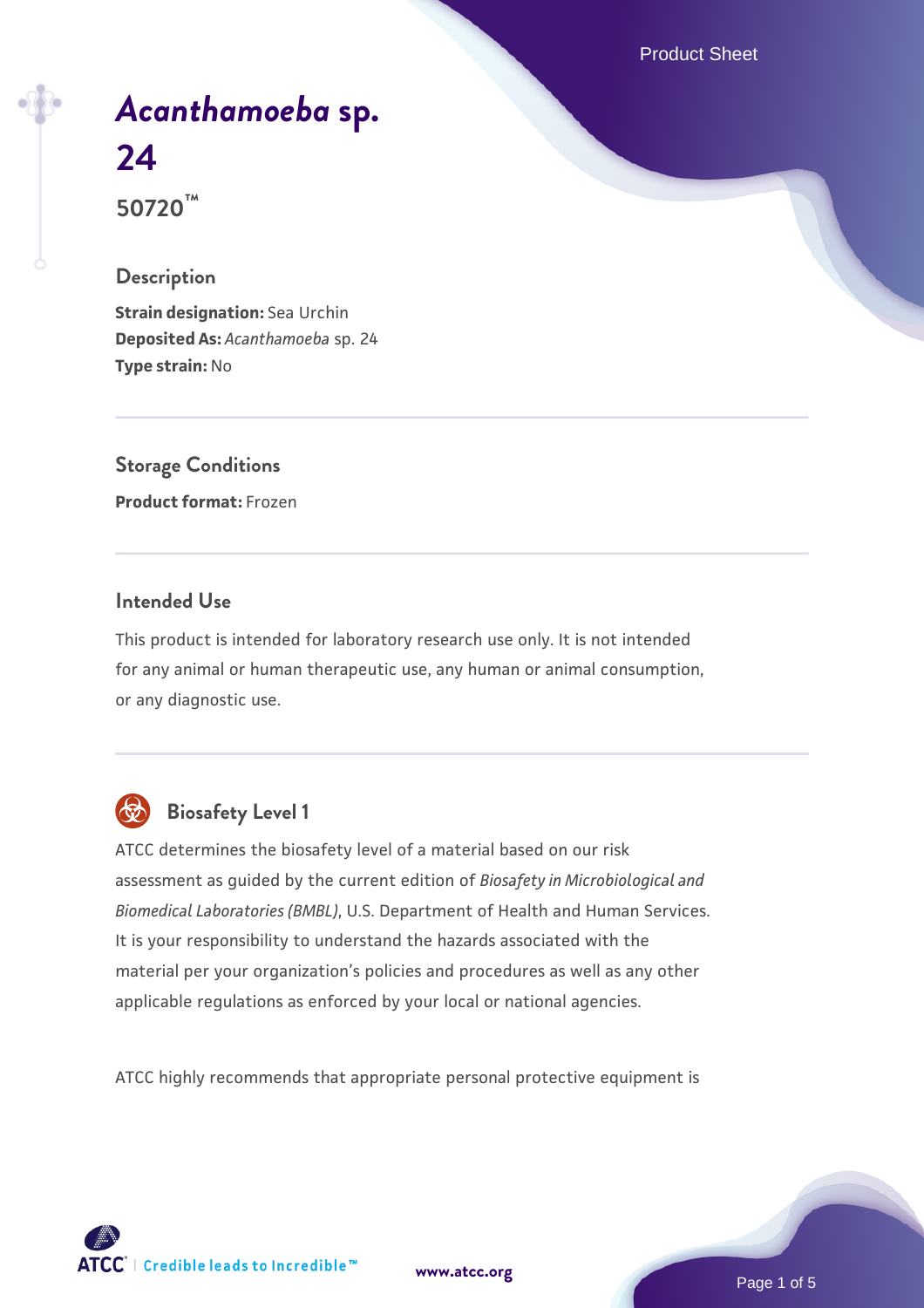always used when handling vials. For cultures that require storage in liquid nitrogen, it is important to note that some vials may leak when submersed in liquid nitrogen and will slowly fill with liquid nitrogen. Upon thawing, the conversion of the liquid nitrogen back to its gas phase may result in the vial exploding or blowing off its cap with dangerous force creating flying debris. Unless necessary, ATCC recommends that these cultures be stored in the vapor phase of liquid nitrogen rather than submersed in liquid nitrogen.

## **Certificate of Analysis**

For batch-specific test results, refer to the applicable certificate of analysis that can be found at www.atcc.org.

# **Growth Conditions Medium:**  [ATCC Medium 711: PYB](https://www.atcc.org/-/media/product-assets/documents/microbial-media-formulations/1/atcc-medium-711.pdf?rev=bc2f19e8300a40f59b7ff666165bdd85) **Temperature:** 25-30°C

# **Material Citation**

If use of this material results in a scientific publication, please cite the material in the following manner: *Acanthamoeba* sp. 24 (ATCC 50720)

## **References**

References and other information relating to this material are available at

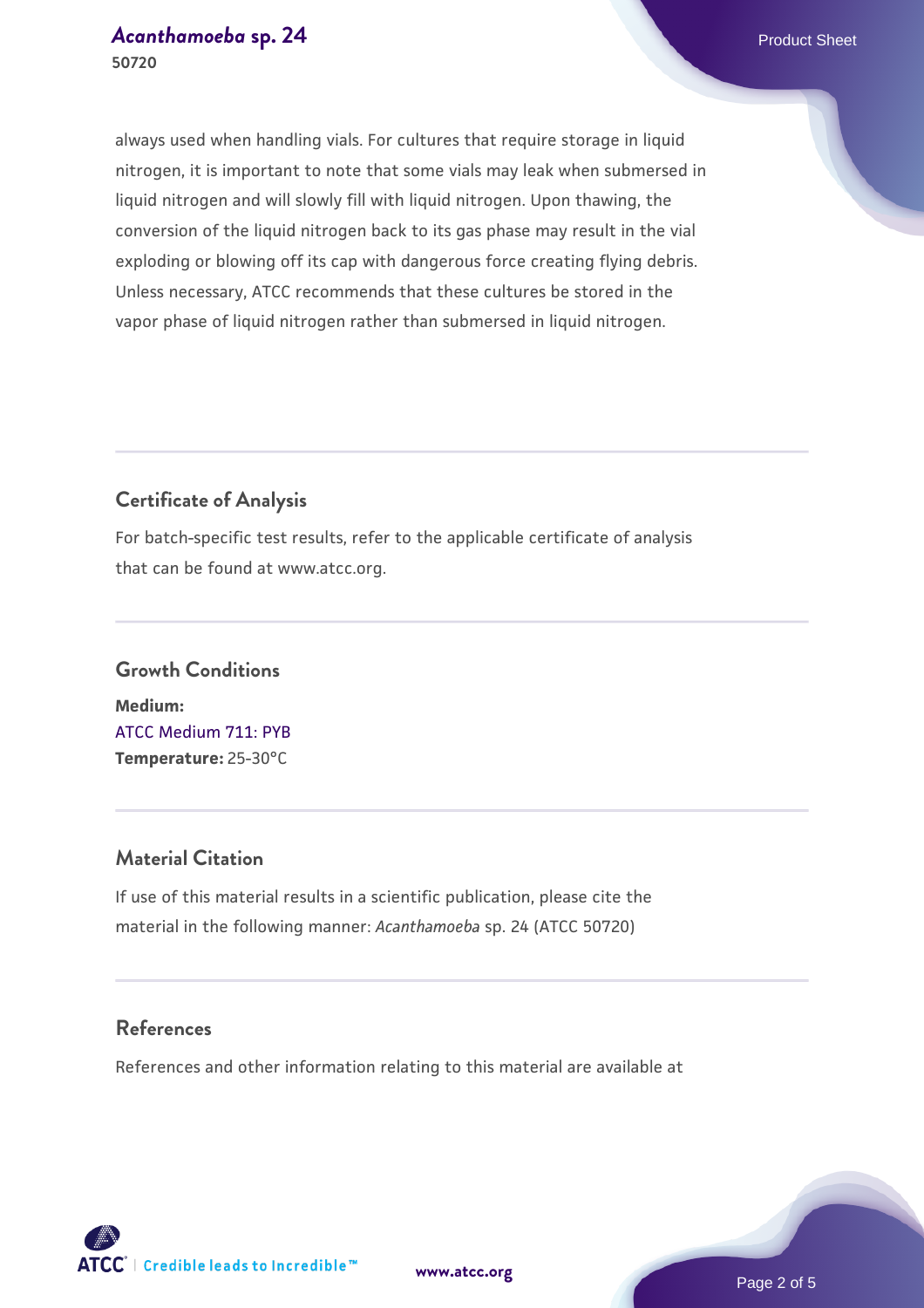#### *[Acanthamoeba](https://www.atcc.org/products/50720)* **[sp. 24](https://www.atcc.org/products/50720)** Product Sheet **50720**

www.atcc.org.

#### **Warranty**

The product is provided 'AS IS' and the viability of ATCC® products is warranted for 30 days from the date of shipment, provided that the customer has stored and handled the product according to the information included on the product information sheet, website, and Certificate of Analysis. For living cultures, ATCC lists the media formulation and reagents that have been found to be effective for the product. While other unspecified media and reagents may also produce satisfactory results, a change in the ATCC and/or depositor-recommended protocols may affect the recovery, growth, and/or function of the product. If an alternative medium formulation or reagent is used, the ATCC warranty for viability is no longer valid. Except as expressly set forth herein, no other warranties of any kind are provided, express or implied, including, but not limited to, any implied warranties of merchantability, fitness for a particular purpose, manufacture according to cGMP standards, typicality, safety, accuracy, and/or noninfringement.

#### **Disclaimers**

This product is intended for laboratory research use only. It is not intended for any animal or human therapeutic use, any human or animal consumption, or any diagnostic use. Any proposed commercial use is prohibited without a license from ATCC.

While ATCC uses reasonable efforts to include accurate and up-to-date information on this product sheet, ATCC makes no warranties or representations as to its accuracy. Citations from scientific literature and patents are provided for informational purposes only. ATCC does not warrant that such information has been confirmed to be accurate or complete and



**[www.atcc.org](http://www.atcc.org)**

Page 3 of 5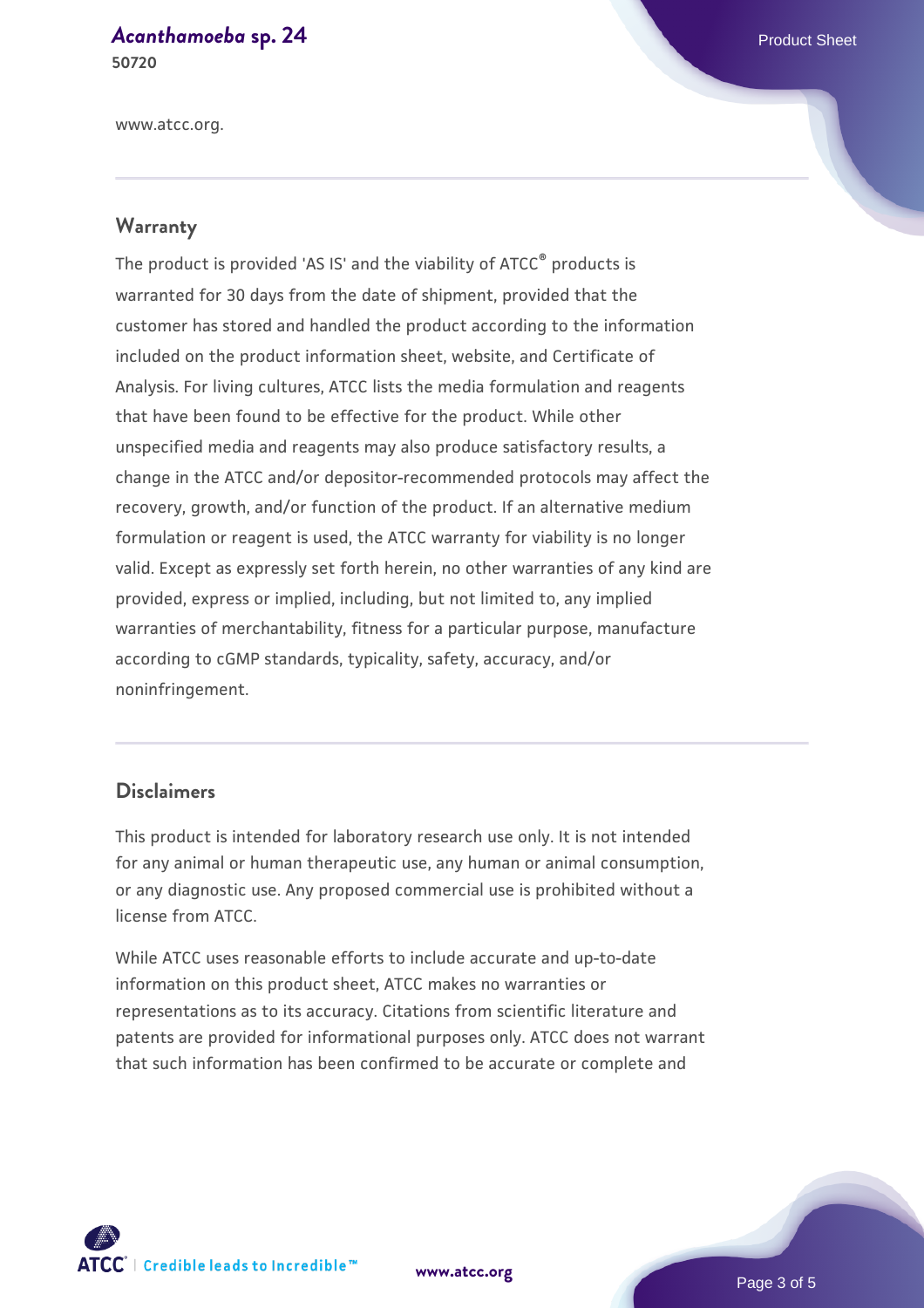the customer bears the sole responsibility of confirming the accuracy and completeness of any such information.

This product is sent on the condition that the customer is responsible for and assumes all risk and responsibility in connection with the receipt, handling, storage, disposal, and use of the ATCC product including without limitation taking all appropriate safety and handling precautions to minimize health or environmental risk. As a condition of receiving the material, the customer agrees that any activity undertaken with the ATCC product and any progeny or modifications will be conducted in compliance with all applicable laws, regulations, and guidelines. This product is provided 'AS IS' with no representations or warranties whatsoever except as expressly set forth herein and in no event shall ATCC, its parents, subsidiaries, directors, officers, agents, employees, assigns, successors, and affiliates be liable for indirect, special, incidental, or consequential damages of any kind in connection with or arising out of the customer's use of the product. While reasonable effort is made to ensure authenticity and reliability of materials on deposit, ATCC is not liable for damages arising from the misidentification or misrepresentation of such materials.

Please see the material transfer agreement (MTA) for further details regarding the use of this product. The MTA is available at www.atcc.org.

## **Copyright and Trademark Information**

© ATCC 2021. All rights reserved. ATCC is a registered trademark of the American Type Culture Collection.

#### **Revision**

This information on this document was last updated on 2021-05-19

# **Contact Information**



**[www.atcc.org](http://www.atcc.org)**

Page 4 of 5